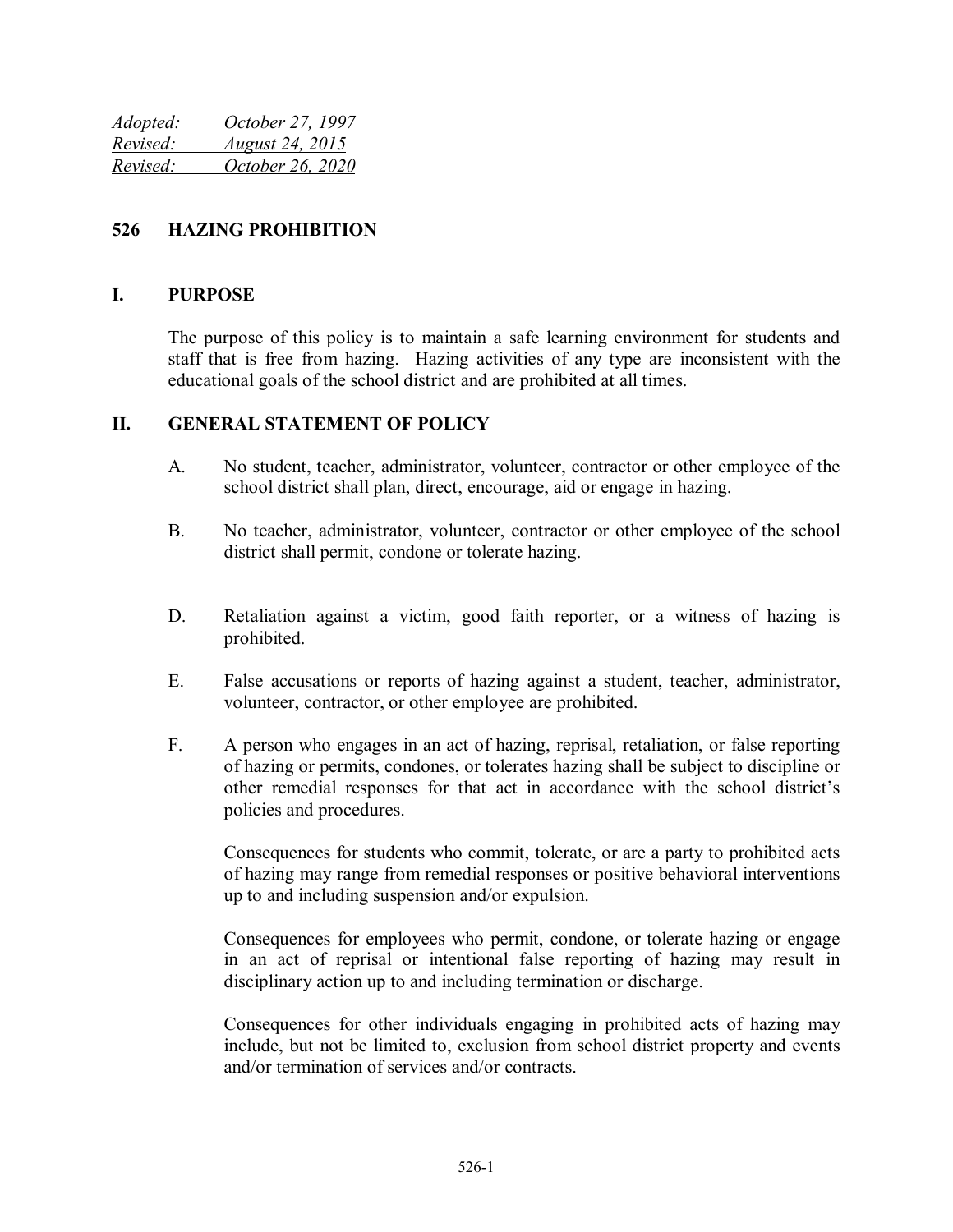- G. This policy applies to hazing that occurs during and after school hours, on or off school premises or property, at school functions or activities, or on school transportation.
- H. A person who engages in an act that violates school policy or law in order to be initiated into or affiliated with a student organization shall be subject to discipline for that act.
- I. The school district will act to investigate all complaints of hazing and will discipline or take appropriate action against any student, teacher, administrator, volunteer, contractor or other employee of the school district who is found to have violated this policy.

## **III. DEFINITIONS**

- A. "Hazing" means committing an act against a student, or coercing a student into committing an act, that creates a substantial risk of harm to a person, in order for the student to be initiated into or affiliated with a student organization, or for any other purpose. The term hazing includes, but is not limited to:
	- 1. Any type of physical brutality such as whipping, beating, striking, branding, electronic shocking or placing a harmful substance on the body.
	- 2. Any type of physical activity such as sleep deprivation, exposure to weather, confinement in a restricted area, calisthenics, or other activity that subjects the student to a unreasonable risk of harm or that adversely affects the mental or physical health or safety of the student.
	- 3. Any activity involving the consumption of any alcoholic beverage, drug, tobacco product or any other food, liquid, or substance that subjects the student to an unreasonable risk of harm or that adversely affects the mental or physical health or safety of the student.
	- 4. Any activity that intimidates or threatens the student with ostracism, that subjects a student to extreme mental stress, embarrassment, shame or humiliation, that adversely affects the mental health or dignity of the student or discourages the student from remaining in school.
	- 5. Any activity that causes or requires the student to perform a task that involves violation of state or federal law or of school district policies or regulations.
- B. "Immediately" means as soon as possible but in no event longer than 24 hours.
- C. "On school premises or school district property, or at school functions or activities, or on school transportation" means all school district buildings, school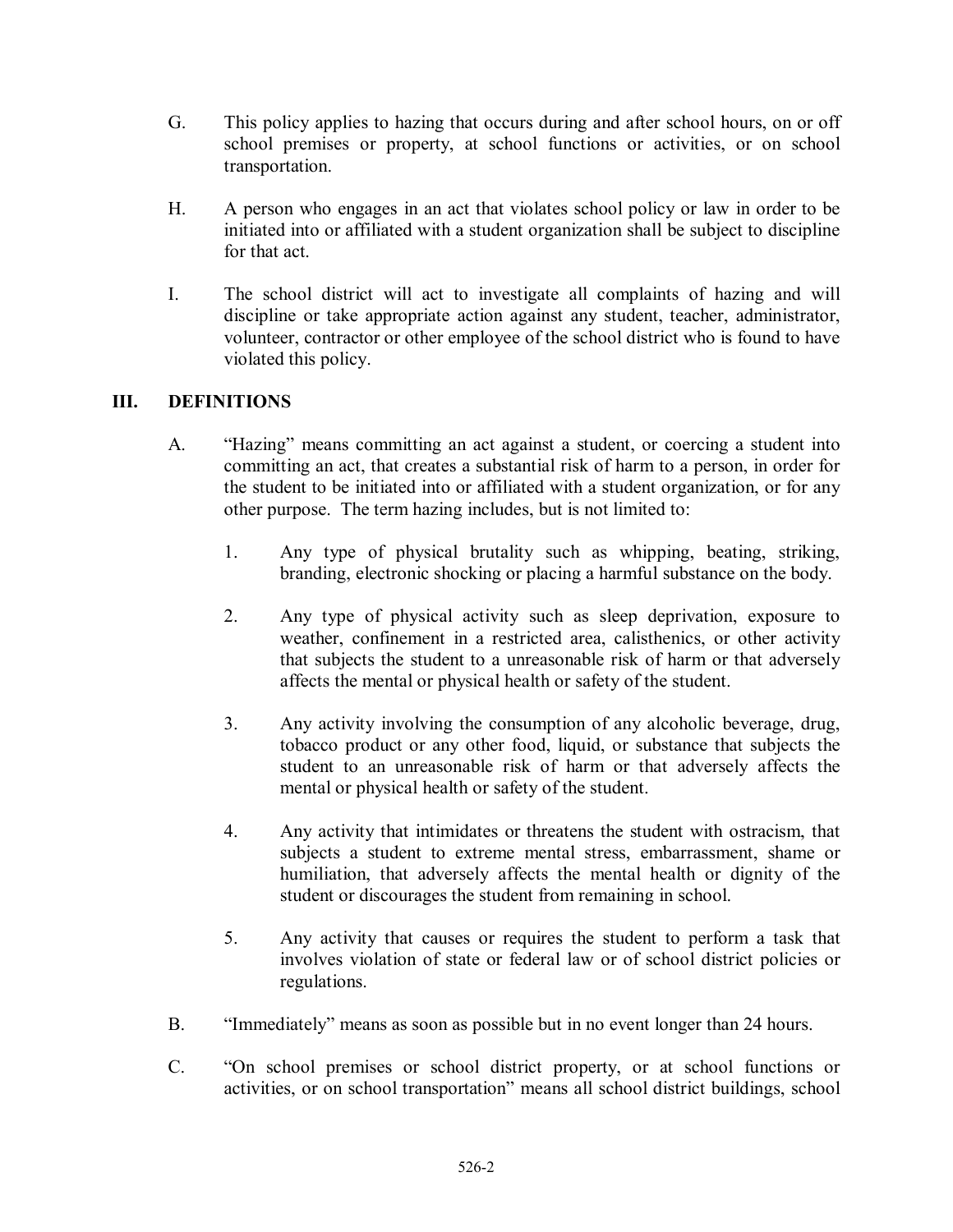grounds, and school property or property immediately adjacent to school grounds, school bus stops, school buses, school vehicles, school contracted vehicles, or any other vehicles approved for school district purposes, the area of entrance or departure from school grounds, premises, or events, and all school-related functions, school-sponsored activities, events, or trips. School district property also may mean a student's walking route to or from school for purposes of attending school or school-related functions, activities, or events. While prohibiting hazing at these locations and events, the school district does not represent that it will provide supervision or assume liability at these locations and events.

- D. "Remedial response" means a measure to stop and correct hazing, prevent hazing from recurring, and protect, support, and intervene on behalf of a student who is the target or victim of hazing.
- E. "Student" means a student enrolled in a public school or a charter school.
- F. "Student organization" means a group, club or organization having students as its primary members or participants. It includes grade levels, classes, teams, activities or particular school events. A student organization does not have to be an official school organization to come within the terms of this definition.

## **IV. REPORTING PROCEDURES**

- A. Any person who believes he or she has been the target or victim of hazing or any person with knowledge or belief of conduct which may constitute hazing shall report the alleged acts immediately to an appropriate school district official designated by this policy. A person may report hazing anonymously. However, the school district may not rely solely on an anonymous report to determine discipline or other remedial responses.
- B. The school district encourages the reporting party to use the report form available from the principal or building supervisor of each building or available from the school district office, but oral reports shall be considered complaints as well.

The building principal, the principal's designee, or the building supervisor (hereinafter the "building report taker") is the person responsible for receiving reports of hazing at the building level. Any adult school district personnel who receives a report of hazing prohibited by this policy shall inform the building report taker immediately. Any person may report hazing directly to a school district human rights officer or to the superintendent. If the complaint involves the building report taker, the complaint shall be made or filed directly with the superintendent or the school district human rights officer by the reporting party or complainant.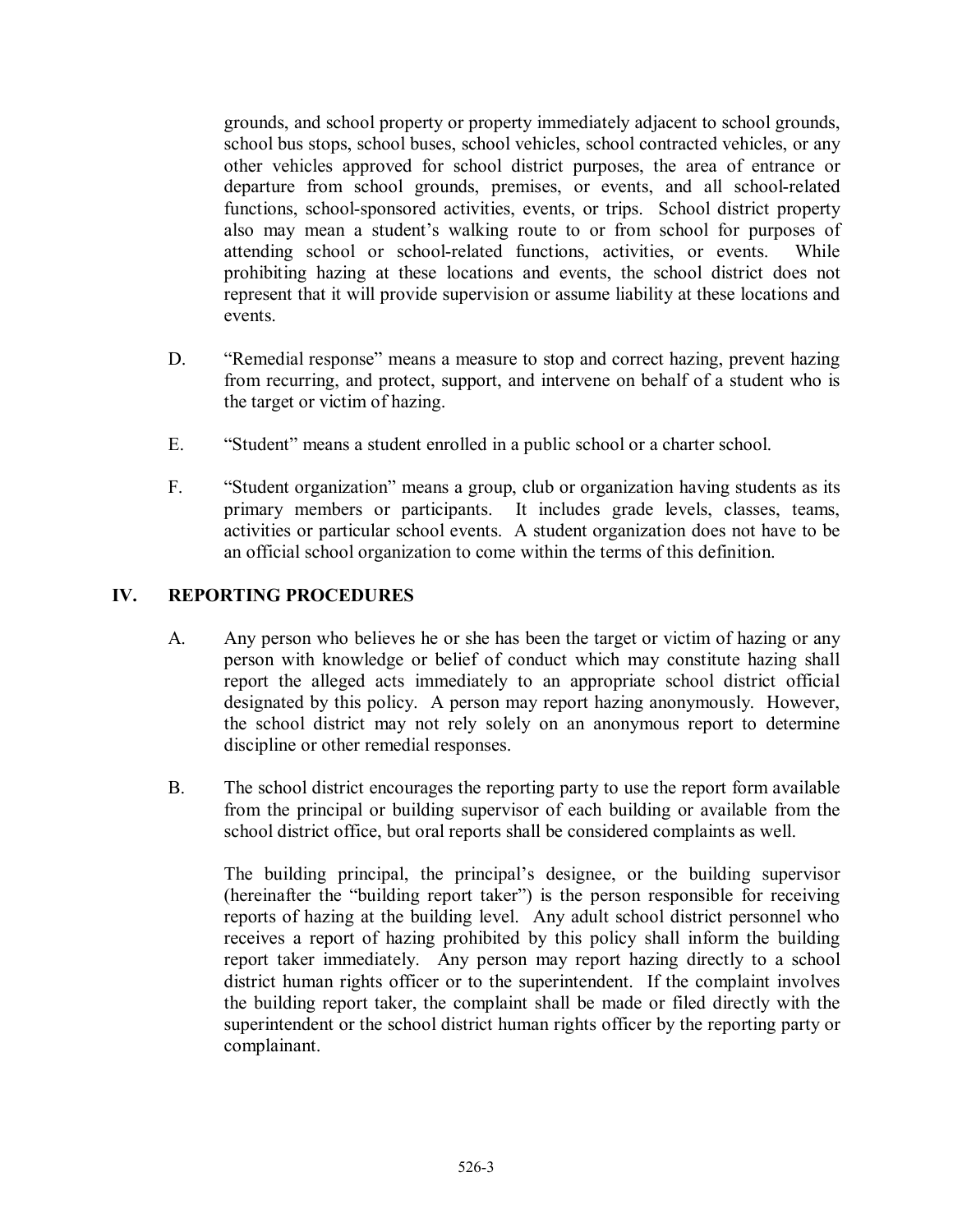The building report taker shall ensure that this policy and its procedures, practices, consequences, and sanctions are fairly and fully implemented and shall serve as a primary contact on policy and procedural matters.

- C. A teacher, administrator, volunteer, contractor, and other school employees shall be particularly alert to possible situations, circumstances or events which might include hazing. Any such person who witnesses, observes, receives a report of, or has other knowledge or belief of conduct which may constitute hazing shall make reasonable efforts to address and resolve the hazing and shall inform the building report taker immediately. School district personnel who fail to inform the building report taker of conduct that may constitute hazing or who fail to make reasonable efforts to address and resolve the hazing in a timely manner may be subject to disciplinary action.
- D. Submission of a good faith complaint or report of hazing will not affect the complainant or reporter's future employment, grades, work assignments, or educational or work environment.
- E. Reports of hazing are classified as private educational and/or personnel data and/or confidential investigative data and will not be disclosed except as permitted by law. The building report taker, in conjunction with the responsible authority, shall be responsible for keeping and regulating access to any report of hazing and the record of any resulting investigation.
- F. The school district will respect the privacy of the complainant(s), the individual(s) against whom the complaint is filed, and the witnesses as much as possible, consistent with the school district's legal obligations to investigate, to take appropriate action, and to comply with any discovery or disclosure obligations.

### **V. SCHOOL DISTRICT ACTION**

- A. Within three (3) days of the receipt of a complaint or report of hazing, the school district shall undertake or authorize an investigation by school district officials or a third party designated by the school district.
- B. The building report taker or other appropriate school district officials may take immediate steps, at their discretion, to protect the target or victim of the hazing, the complainant, the reporter, and students; or others pending completion of an investigation of alleged hazing prohibited by this policy.
- C. The alleged perpetrator of the hazing shall be allowed the opportunity to present a defense during the investigation or prior to the imposition of discipline or other remedial responses.
- D. Upon completion of an investigation that determines hazing has occurred, the school district will take appropriate action. Such action may include, but is not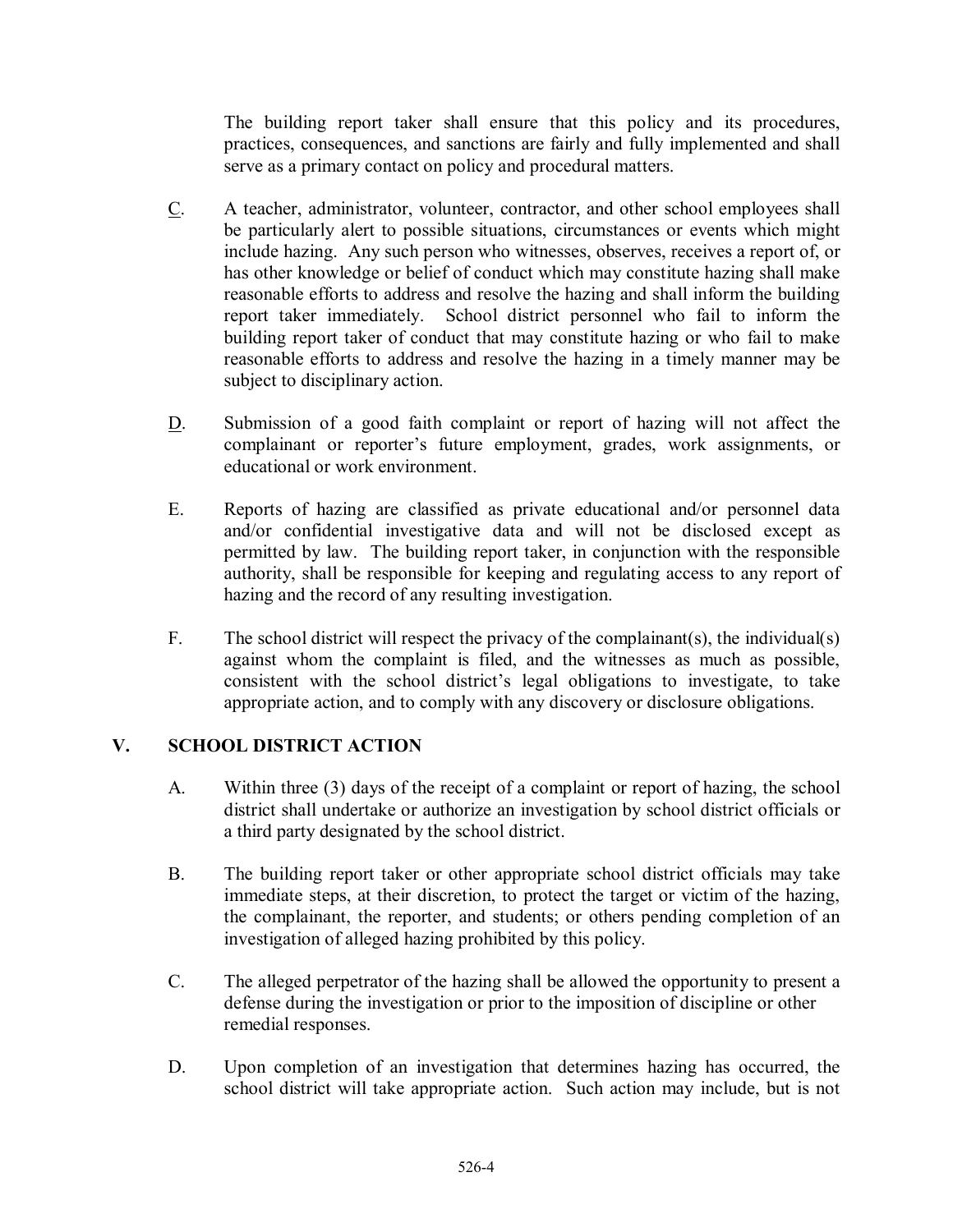limited to, warning, suspension, exclusion, expulsion, transfer, remediation, termination, or discharge. Disciplinary consequences will be sufficiently severe to try to deter violations and to appropriately discipline prohibited behavior. School district action taken for violation of this policy will be consistent with the requirements of applicable collective bargaining agreements; applicable statutory authority, including the Minnesota Pupil Fair Dismissal Act; and applicable school district policies and regulations.

- E. The school district is not authorized to disclose to a victim private educational or personnel data regarding an alleged perpetrator who is a student or employee of the school district. School officials will notify the parent(s) or guardian(s) of students who are targets or victims of hazing and the parent(s) or guardian(s) of alleged perpetrators of hazing who have been involved in a reported and confirmed hazing incident of the remedial or disciplinary action taken, to the extent permitted by law.
- F. In order to prevent or respond to hazing committed by or directed against a child with a disability, the school district shall, where determined appropriate by the child's individualized education program (IEP) team or Section 504 team, allow the child's IEP or Section 504 plan to be drafted to address the skills and proficiencies the child needs as a result of the child's disability to allow the child to respond to or not to engage in hazing.

### **VI. RETALIATION OR REPRISAL**

The school district will discipline or take appropriate action against any student, teacher, administrator, volunteer, contractor or other employee of the school district who commits an act of reprisal or who retaliates against any person who asserts, alleges, or makes a good faith report of alleged hazing, who provides information about hazing, who testifies, assists, or participates in an investigation of alleged hazing, or who testifies, assists, or participates in a proceeding or hearing relating to such hazing. Retaliation includes, but is not limited to, any form of intimidation, reprisal, harassment, or intentional disparate treatment. Disciplinary consequences will be sufficiently severe to deter violations and to appropriately discipline the individual(s) who engaged in the prohibited conduct. Remedial responses to the prohibited conduct shall be tailored to the particular incident and nature of the conduct.

#### **VII. DISSEMINATION OF POLICY**

- A. This policy shall appear in each school's student handbook and in each school's building and staff handbooks.
- B. The school district will develop a method of discussing this policy with students and employees.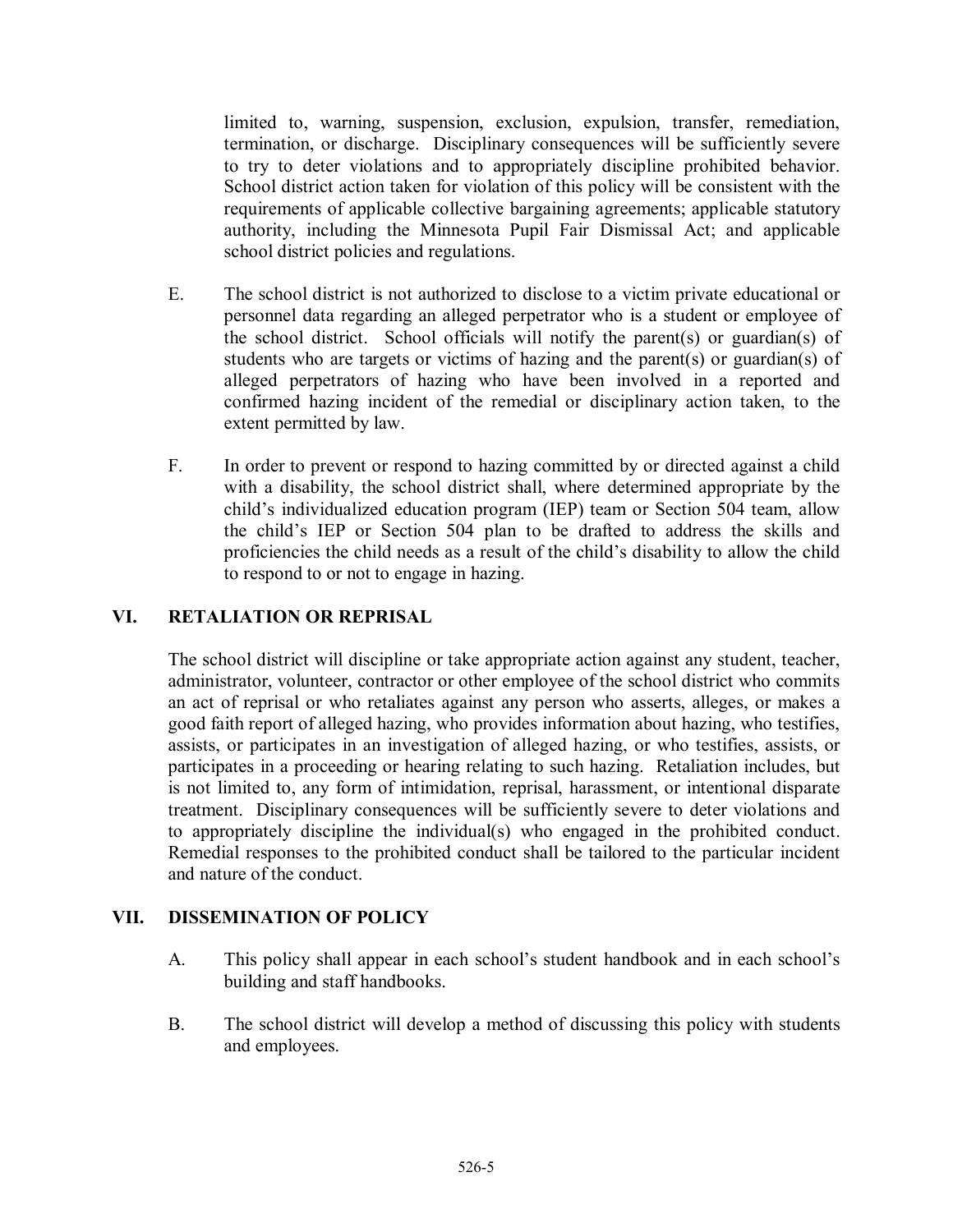| <b>Legal References:</b> | Minn. Stat. § 121A.031 (School Student Bullying Policy)<br>Minn. Stat. § 121A.0311 (Notice of the Rights and Responsibilities of<br>Students and Parents Under the Safe and Supportive Minnesota Schools<br>Act)<br>Minn. Stat. § 121A.40 - 121A.56 (Pupil Fair Dismissal Act)<br>Minn, Stat. § 121.69 (Hazing Policy)                                            |
|--------------------------|-------------------------------------------------------------------------------------------------------------------------------------------------------------------------------------------------------------------------------------------------------------------------------------------------------------------------------------------------------------------|
| <b>Cross Reference:</b>  | MSBA/MASA Model Policy 403 (Discipline, Suspension and Dismissal<br>of School District Employees)<br>MSBA/MASA Model Policy 413 (Harassment and Violence)<br>MSBA/MASA Model Policy 506 (Student Discipline)<br>MSBA/MASA Model Policy 514 (Bullying Prohibition Policy)<br>MSBA/MASA Model Policy 525 (Violence Prevention [Applicable to<br>Students and Staff) |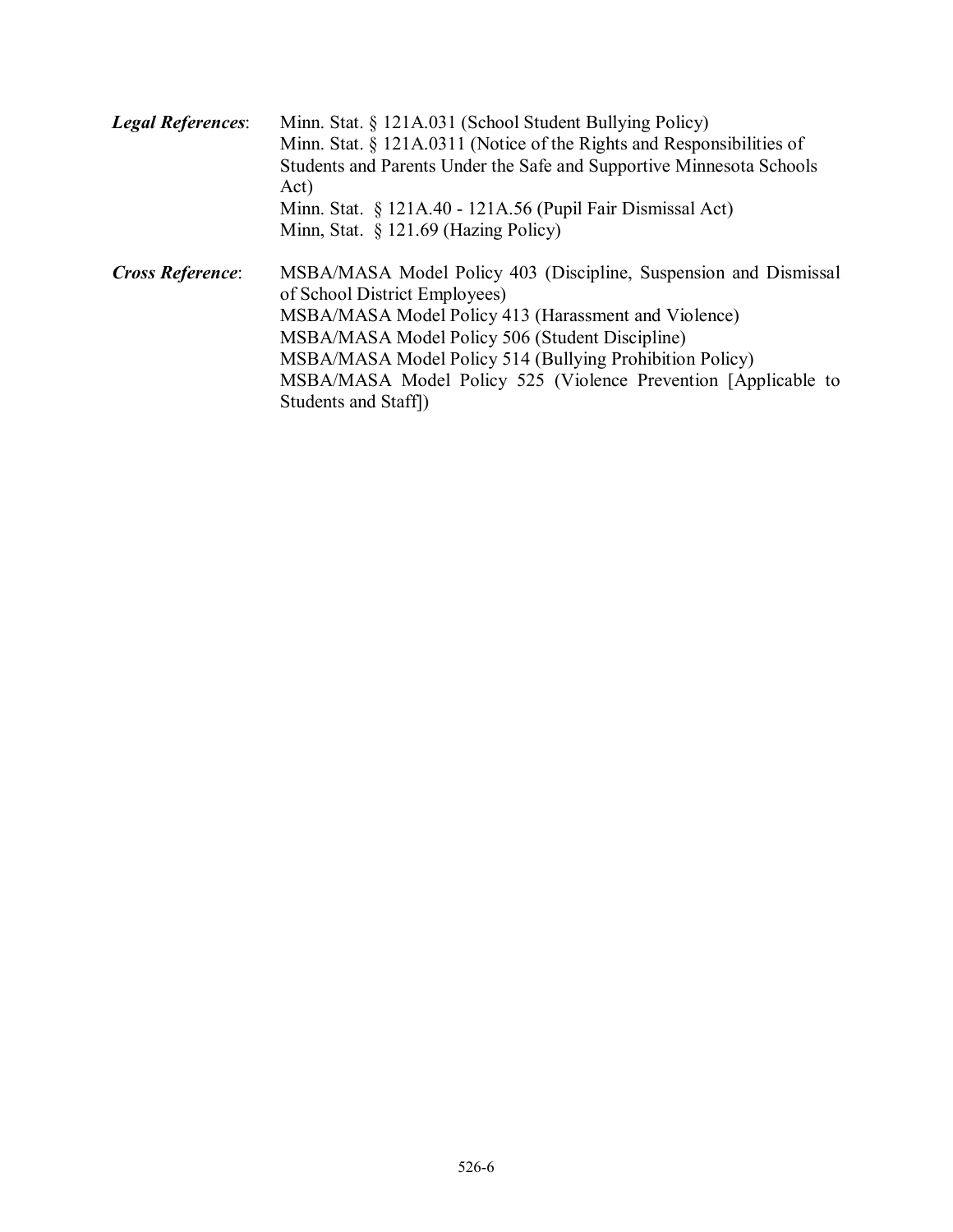The following two items are provided as examples for your use in dissemination of this policy and in providing training.

# **A Simple Test**

If you aren't sure if something is hazing or not, try answering the following questions.

- Does this activity promote or conform to the values of the school or organization?
- Will this activity increase respect for the school or the organization?
- Is everyone equal in this activity?
- Would you be able to defend the activity in a Court of Law?
- Does the activity have value in and or itself?
- Would you be willing to allow parents to witness this activity\*?

Keeping in mind that many hazing activities are "traditions" that parents themselves have experienced, would you still be willing for all parents to witness this activity?

# **Discipline**

While still applying the hazing policy in discipline, many other policies can be applied in handling the discipline aspect of a situation in your school district to increase the opportunity to learn. Some of the activities may involve criminal statutes – many hazing incidents involve the use of alcoholic beverages by underage students, and may involve criminal sexual contact or assault. Sometimes the activities involve sexual, racial and religious harassment and violent, depending upon that statements and behaviors are made to the students based on sex, race or religion during the hazing incident. Other activities may involve both criminal statutes and violations of multiple school district policies.

One example is provided to illustrate how discipline was handled at a Midwestern secondary school. The incident involved a target student, a group of students, a group of bystanders and a videotape of the whole event. The target student was duct taped and bound with plastic wrap covered by shaving cream and suspended from a bridge. The student was clearly upset and afraid during the incident as recorded on the video tape. The discipline involved the following: 1) The school district suspended the students who actively participated in the event for seven days. 2) The bystanders who did not intervene were disciplined on an individual basis to varying degrees depending on the circumstances. Those who were athletes and who were videotaped using alcohol were disciplined using the athletic association's policy. 3) The contract of the parttime instructor who witnessed the event and did not intervene was terminated. 4) An act of reprisal that involved scratching the word "bitch" into the side of a car of a student's parents (for "snitching") was treated as a criminal offense and the school district sexual harassment policy was used in addition to the hazing policy. The school district learned of no incidents of hazing the following year.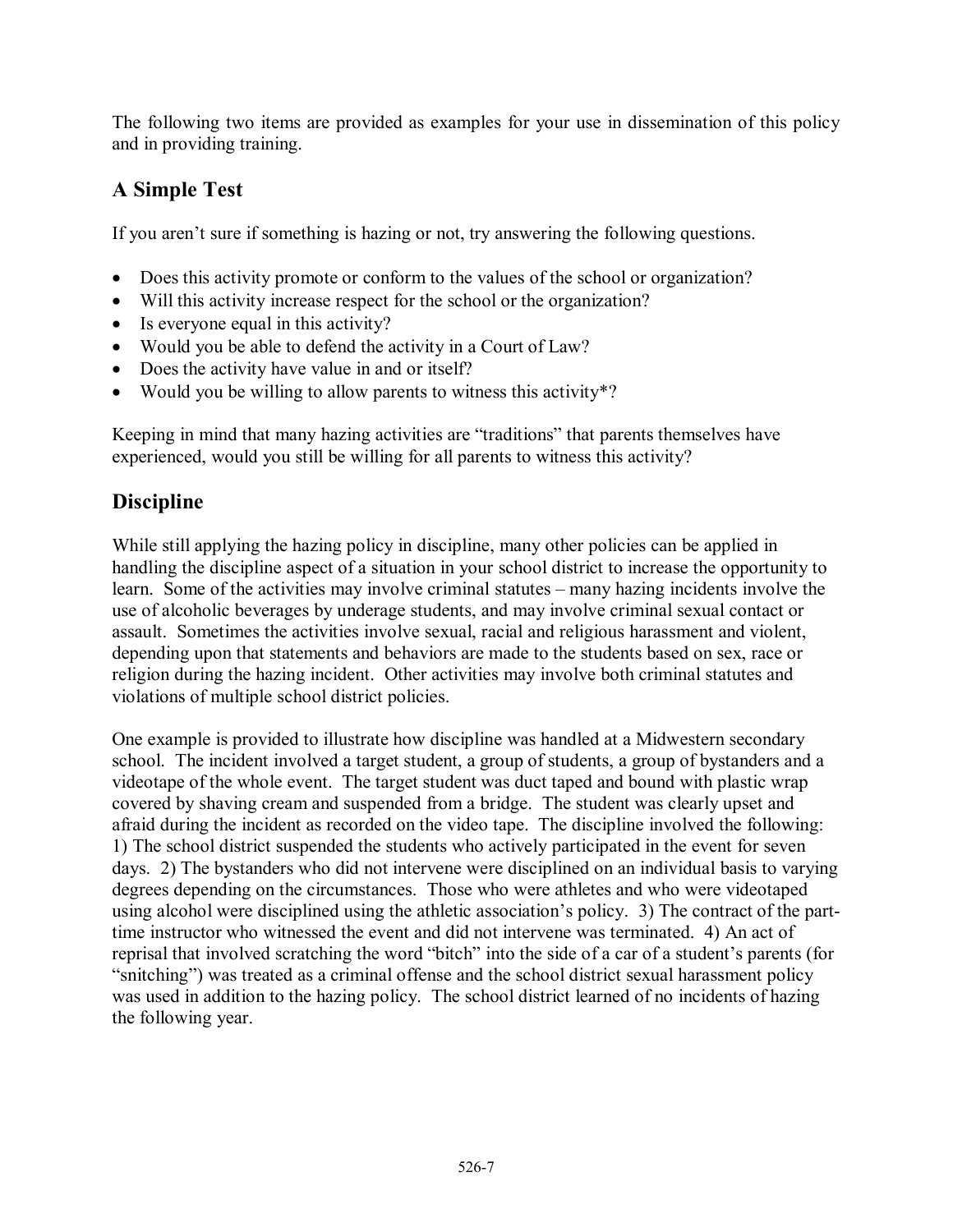# **RECOMMENDED SUPPLEMENT TO MODEL POLICY RELATING TO SEXUAL HARASSMENT AND VIOLENCE, HAZING, RACIAL AND RELIGIOUS HARASSMENT AND VIOLENCE**

ISD #879 is committed to the elimination and prevention of harassment (sexual, racial and religious) and student or staff hazing. (M.S. 127.46 and M.S. 127.465)

To reach this goal, the district will provide (1) staff development for identification and prevention, (2) classroom curriculum and instruction, (3) student services, and (4) student, staff and community participation. All these strategies will be designed to help prevent hazing, harassment (sexual, racial and religious) and violence.

## **I Plan for In-service in the Identification and Prevention of Harassment, Hazing and Violence**

After adoption of the Harassment and Hazing policies all of the district employees, contracted program staff and volunteers will receive an initial training which will include:

- a. Definition of harassment (sexual, racial and religious), hazing, and violence
- b. Explanation of the district policies and grievance procedures.
- c. Legal prohibitions and consequence for violations of the policies.
- d. Pertinent examples of sexual, racial, and religious harassment and violence, and hazing.
- e. Overview of harassment, hazing, and violence prevention curriculum and resources for educators and parents.

New employees and others who come into contact with learners will receive initial training soon after they begin their responsibilities with the district. Every effort should be made to include the entire district staff in the initial training: administrators, early childhood through adult teachers, aids, office staff, custodial staff, food service workers and bus drivers, etc.

Each subsequent year, ISD #879's employees, contracted program staff and volunteers will be provided with additional training opportunities which will restate the district's commitment to providing harassment and hazing free working and learning environment and provide the staff with opportunities to broaden their knowledge of the issues related to sexual, racial, religious harassment and violence and hazing. Some examples of subjects for inservice training include: "the images of females and males in the media and in advertising," "societal expectations of males and females and the resulting impact on behavior," "historical influences which perpetuate sexism and heterosexism in the legal system and in American life," "how to make the curriculum inclusive of both females and males," "historical implications of race, sex and class," "progress on the multicultural/gender-fair/disability aware inclusive education plan and implications for improving the climate in our school," "Twenty-five years with Title IX, how does our school rate and what did our self-evaluation show?"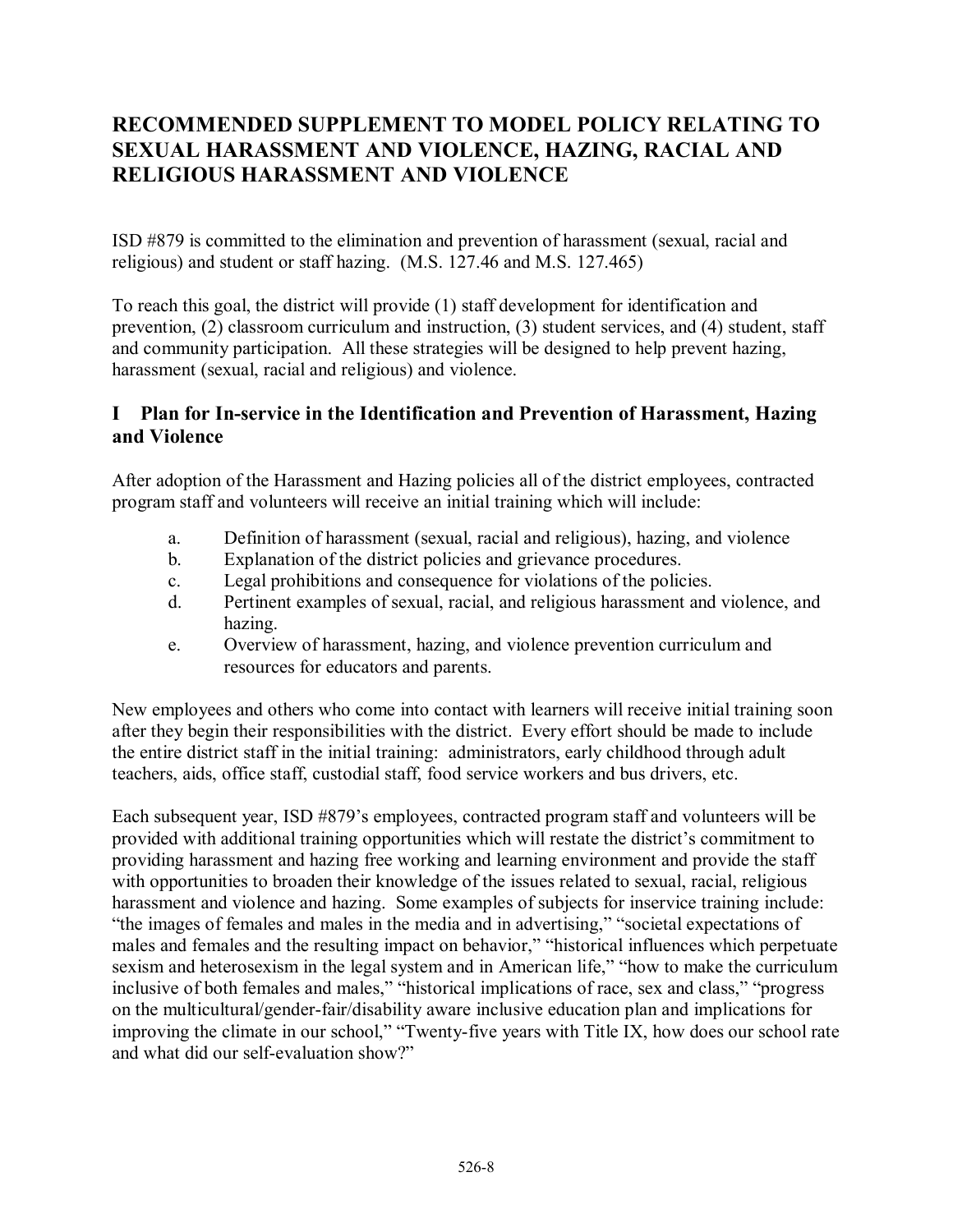## **II Plan for Classroom Curriculum and Instruction in the Identification and Prevention of Harassment (Sexual, racial and religious) and Hazing, and Violence**

Upon the adoption of ISD #879's policies prohibiting harassment and hazing, all students will receive age-appropriate information which includes the following:

- a. A copy of the district's policies on harassment and on hazing.
- b. An explanation of the policies and their purpose.
- c. A definition of the terms in the policies.
- d. Instruction in what to do if one is a victim, a bystander, or a person who commits acts of harassment, hazing, or violence
- e. A clear delineation of the sanctions against anyone found to have been a person who committed acts of harassment, hazing, or violence.
- f. A safe and supportive forum for discussion by the students of the issues involved in harassment, hazing, or violence.
- g. Age-appropriate curriculum for the classroom on these topics which will include how to treat each other with courtesy and respect.

# **III Plan for Student Service in the Identification and Prevention of Harassment, Hazing and Violence**

Upon the adoption of ISD #879's policies prohibiting harassment (sexual, racial and religious) and hazing, and violence, a plan will be made to provide staff and students with student service professionals (such as counselors, school nurses, social workers and psychologists) who will:

- a. Provide support services to help individuals determine whether or not an experience may have violated either of these school policies.
- b. Provide counseling and other support services to help persons who are the target of these activities to cope with lowered self-esteem.
- c. Provide consultation and support to enable individuals to file a complaint regarding an accusation, when appropriate.
- d. Provide support services to perpetrators or victimizers to deal with their dominance issues.
- e. Provide referral services to other agencies or organizations which needed to meet the needs of individuals.

These services can be provided within the education system or in cooperation with other community agencies.

## **IV Plan for Student, Staff and Community Participation on the Identification and Prevention of Harassment and Hazing and Violence**

Community representatives will be actively involved in the development of policies and programs relating to harassment, violence and hazing.